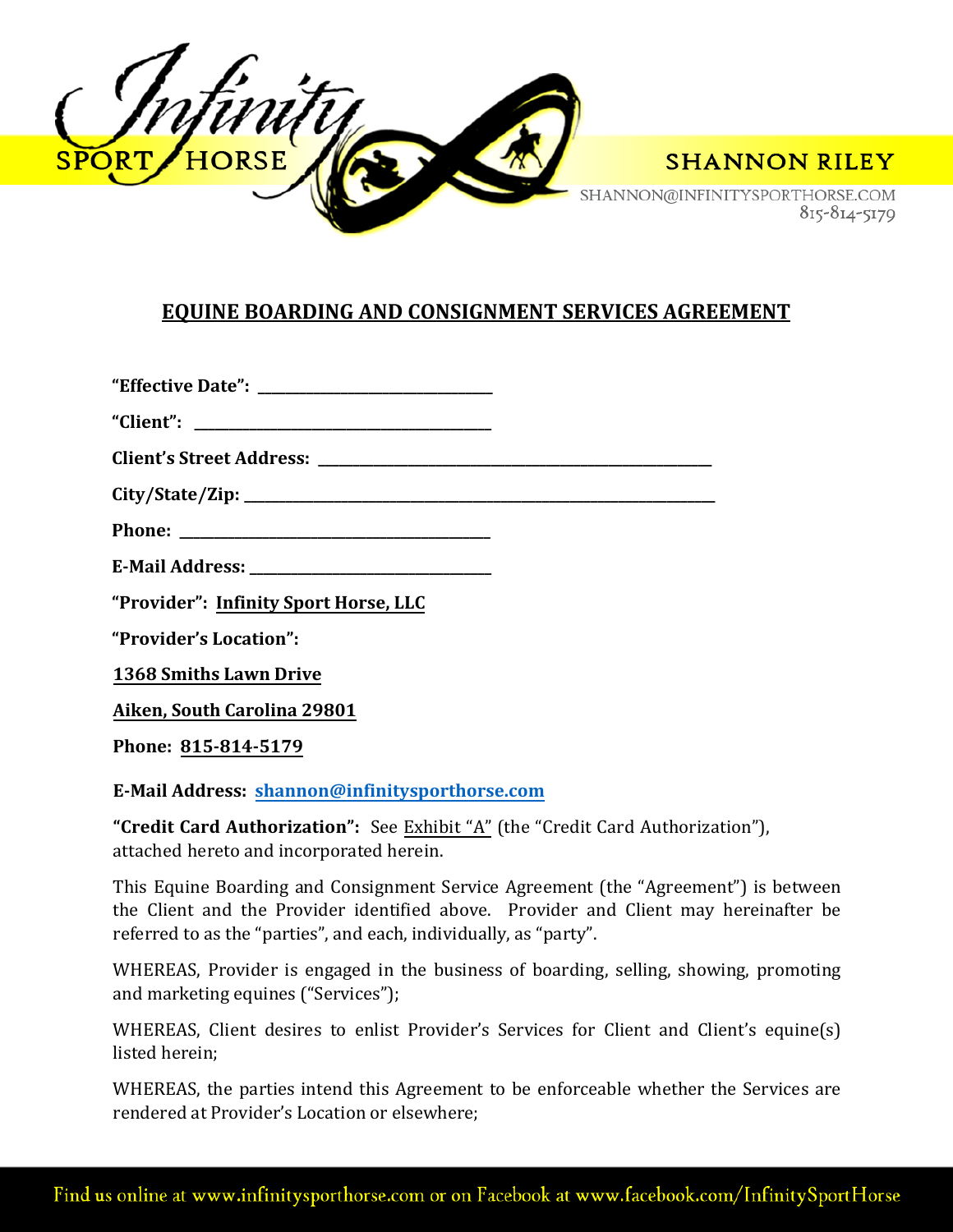

SHANNON@INFINITYSPORTHORSE.COM 815-814-5179

NOW, THEREFORE in consideration of the mutual covenants and agreement hereinafter set forth, and for other good and valuable consideration, the nature, receipt and sufficiency of which are hereby acknowledged, the parties hereto hereby agree as follows:

- 1. **Agreement to Provide Equine Board and Consignment Services.** Client hereby retains Provider, and Provider hereby agrees to provide equine Services to Client, which includes providing reasonable care for the equine(s) listed under Section 8 of this Agreement ("Equine"), including a safe, clean environment; adequate shelter from the elements; regular and adequate feed and water; access to veterinary, farrier, and dental care; grooming; de-worming; exercise; conditioning; and consignment, marketing, and promotional services for the ultimate goal of selling Equine as is in the best interest of the equine and pursuant to customary industry standards. .
- 2. **Fees, Term, and Additional Services.** Client shall pay Provider for equine consignment and board services at a monthly rate of \$1,200.00. Client agrees to pay Provider upon delivery of Equine and on or before the 5<sup>th</sup> day of each month that this Agreement is in effect, for the cost of boarding, feeding, maintaining, caring for, promoting and marketing the Equine.

Provider shall be entitled to payment for services incurred by Provider for costs and expenses incurred by Provider, including, without limitation, veterinarian, shoeing, hauling, showing, evacuation, or other out-of-pocket expenses incurred by Provider if it is determined by Provider that such services or care are reasonably necessary and shall be billed after the incurrence thereof upon the next billing by Provider.

Upon termination of this Agreement, the remainder of any and all expenses shall be due and payable immediately and the Equine will not be released from Provider's possession until all expenses are paid in full. In the event the Equine is removed from the premises for any reason and returned, this Agreement shall be deemed reinstated at rates applicable at the time of said return. This Agreement shall be deemed terminated and concluded upon payment of all fees.

3. **Credit Card Authorization.** Provider shall provide Client with a monthly invoice on or by the first of each month. If Client fails to deliver to Provider payment for such invoice by the 5<sup>th</sup> day of each month, Client hereby irrevocably authorizes Provider to charge the credit card provided herein for the full amount referenced in such invoice. Such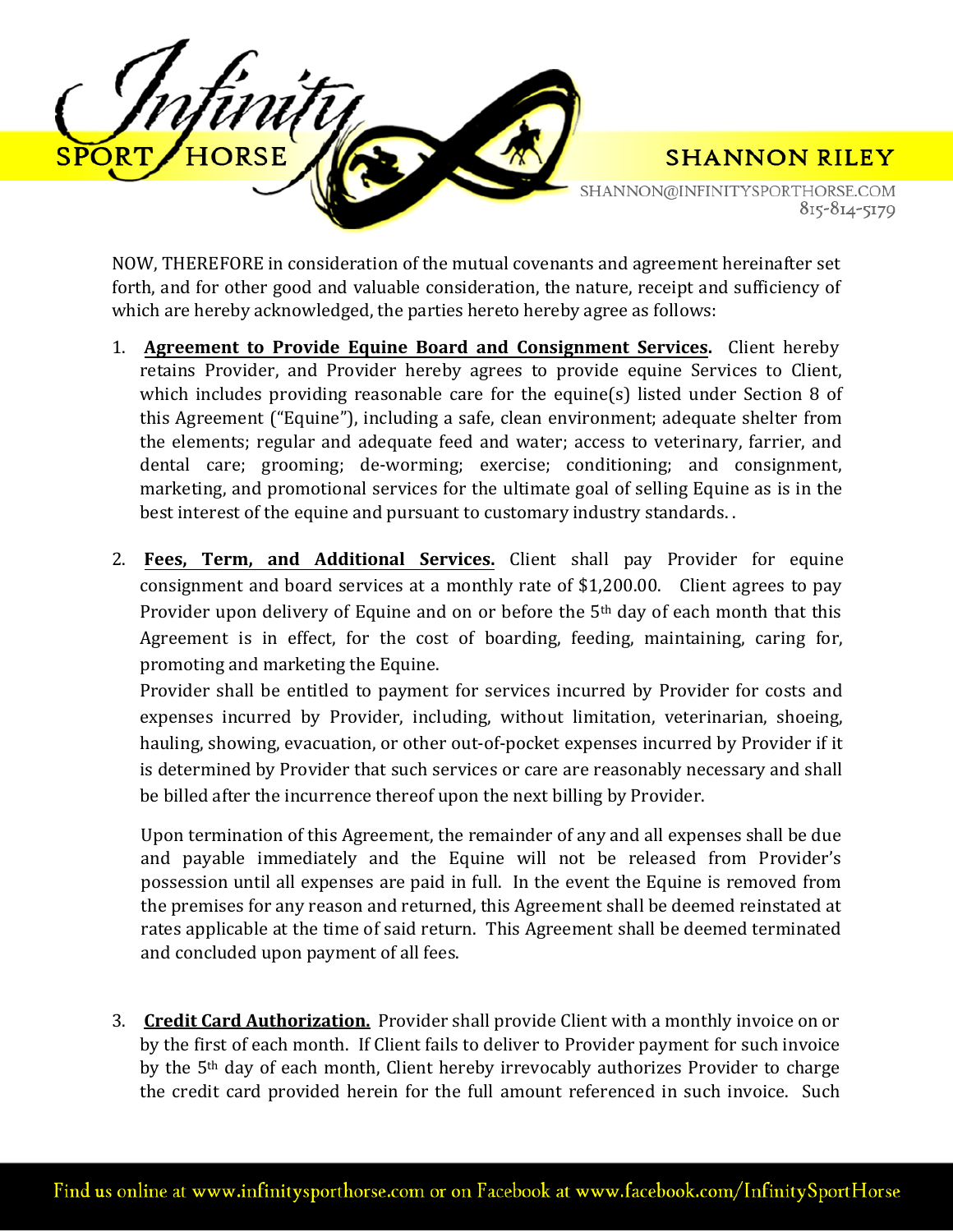

SHANNON@INFINITYSPORTHORSE.COM 815-814-5179

amount shall include any and all applicable merchant service fees. Provider shall have the right to charge interest, not to exceed 8.75% per annum, on any invoice not paid in full by the 10<sup>th</sup> day of such billing cycle. Client shall maintain a current credit card on file with Provider as described in the attached Authorization as issued by Provider and incorporated herein as Exhibit A.

- 4. **Agency Appointment.** Client hereby appoints Provider as its agent and Provider hereby agrees to act as Client's agent to promote, market, consign and sell Equine on behalf of Client. Client warrants that he/she is the legal owner of Equine and has the exclusive authority to and can convey good title of Equine free and clear of any liens or encumbrances. Client shall ensure Equine remains free and clear of any liens or encumbrances while this Agreement is in effect. Client hereby grants to Provider the sole and exclusive right to transfer ownership of Equine to any buyer that has agreed to purchase Equine for or above \$\_\_\_\_\_\_\_\_\_\_\_\_\_\_\_\_ ("Purchase Price") and to execute any documents on behalf of Client in order to effectuate such sale of Equine. Provider shall market and promote Equine at the agreed upon listing price of \$  $\qquad \qquad$  ("Listing") Price") and shall provide Client with verbal notice within 48 hours of any and all offers to purchase Equine below the Purchase Price. In the event Client agrees to sell Equine at any amount below the Purchase Price, Client shall provide Provider with 24 hour written notice of such agreement to sell Equine at said price ("Final Sale Price) and hereby grants Provider the sole and exclusive right to transfer ownership of Equine to any buyer that has agreed to purchase Equine at the Final Sale Price.
- 5. **Provider's Commission Fee.** Upon Provider's execution of the Equine's sale agreement, Provider shall collect buyer's funds and shall retain a commission fee from the Final Sale or Purchase Price the following fee schedule:
	- (a) 20% for Final Sale or Purchase Price ranging \$1,000.00-\$39,000.00;
	- (b) 18% for Final Sale or Purchase Price ranging \$40,000.00-\$90,000.00;
	- (c) 15% for Final Sale or Purchase Price ranging \$91,000.00-\$199,000.00; or
	- (d) 10% for Final Sale or Purchase Price ranging \$200,000.00 upwards ("Commission Fee").

Provider shall deliver to Client within 15 days of the delivery of Equine's buyer's purchase funds to Provider the applicable Purchase Price or Final Sale Price minus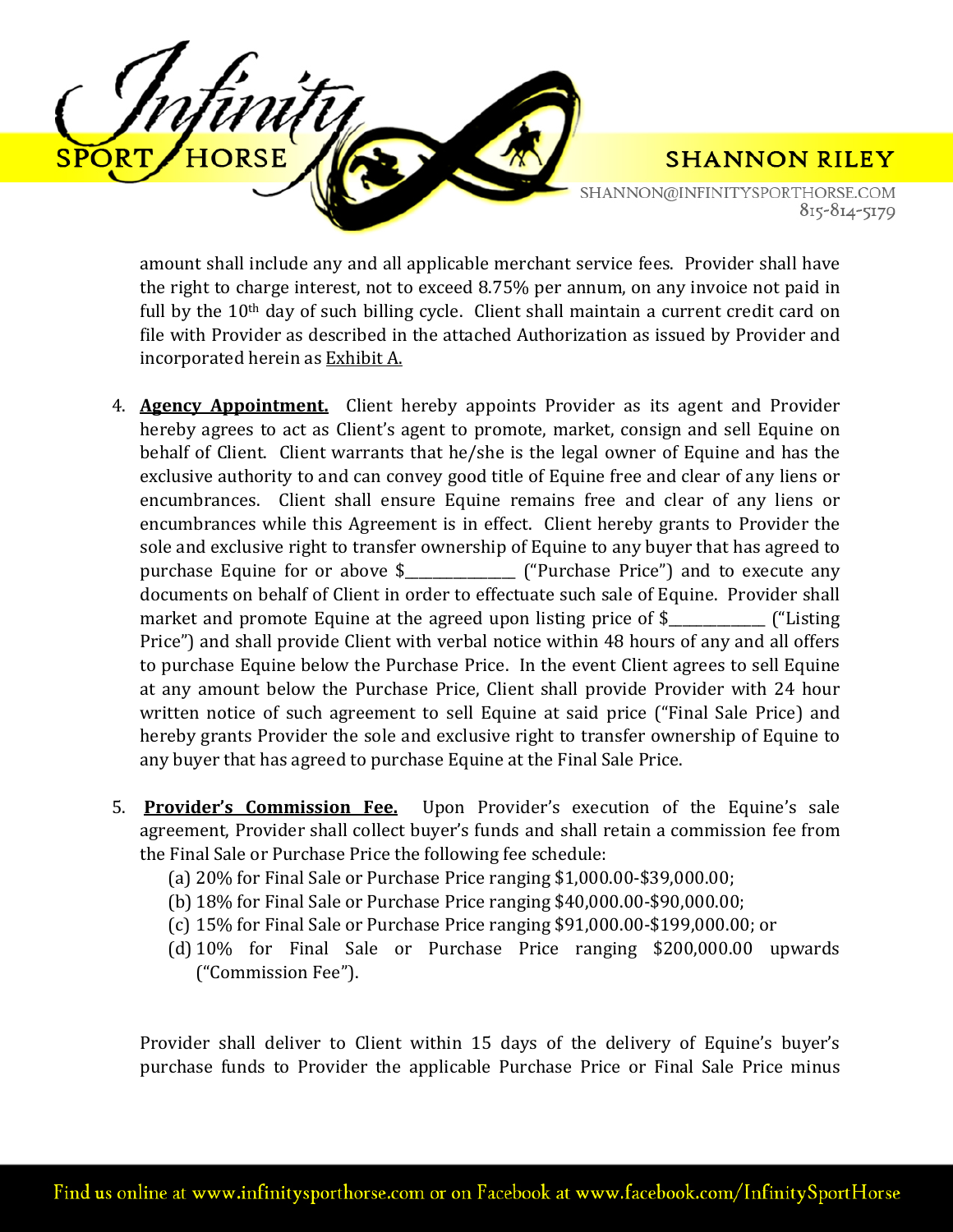

Provider's Commission Fee and any and all other outstanding fees owed to Provider by Client pursuant to this Agreement.

Provider makes no representations, warranties or guarantees of any kind, express or implied, as to Provider's ability to sell Equine at the above-mentioned Listing Price or Provider's ability to sell Equine within any particular length of time.

6. **Right of Lien.** The Client is given notice that Provider has a right of lien as set forth in the laws of the State of South Carolina for the amount due for the board, care and keep of such Equine and any foal in utero. Said right of lien shall also include any amount due for any additional services that the Provider has provided while such Equine was in Providers care, and shall have the right, without process of law, to retain Equine and other property until the amount of said indebtedness is discharged. Provider also has the right to demand that all indebtedness be paid in cash, cashier's check or money order. Provider is not obligated to retain and/or maintain the Equine in the event the amount of the bill exceeds the anticipated unregistered value of the Equine.

In the event Provider chooses to exercise Provider's lien rights as above-described for non-payment, this Agreement shall constitute a Bill of Sale and authorization to process transfer application for any breed or sport registration, including without limitation, the United States Equestrian Federation and the Federation Equestre Internationale, as may be applicable to Equine upon affidavit by Provider's compliance with foreclosure procedures as required by law. In the event collection is turned over to an attorney, Client agrees to pay ALL attorneys' fees, costs, and other related expense for which a minimum charge of \$250.00 will be assessed.

7. **Termination or Change of Agreement.** Provider, in its sole and absolute discretion, shall have the right to terminate or change this Agreement at any time upon five (5) days prior written notice to Client. In such case where Provider terminates this In such case where Provider terminates this Agreement, Client shall be solely responsible for removing the Equine from Provider's Location and for payment of all fees incurred during the Equine's presence upon Provider's Location.

Client shall have the right to terminate this Agreement at any time, upon thirty (30) days advance written notice to Provider, in which case Client shall pay Provider the compensation allocable for training services, boarding services, and for any additional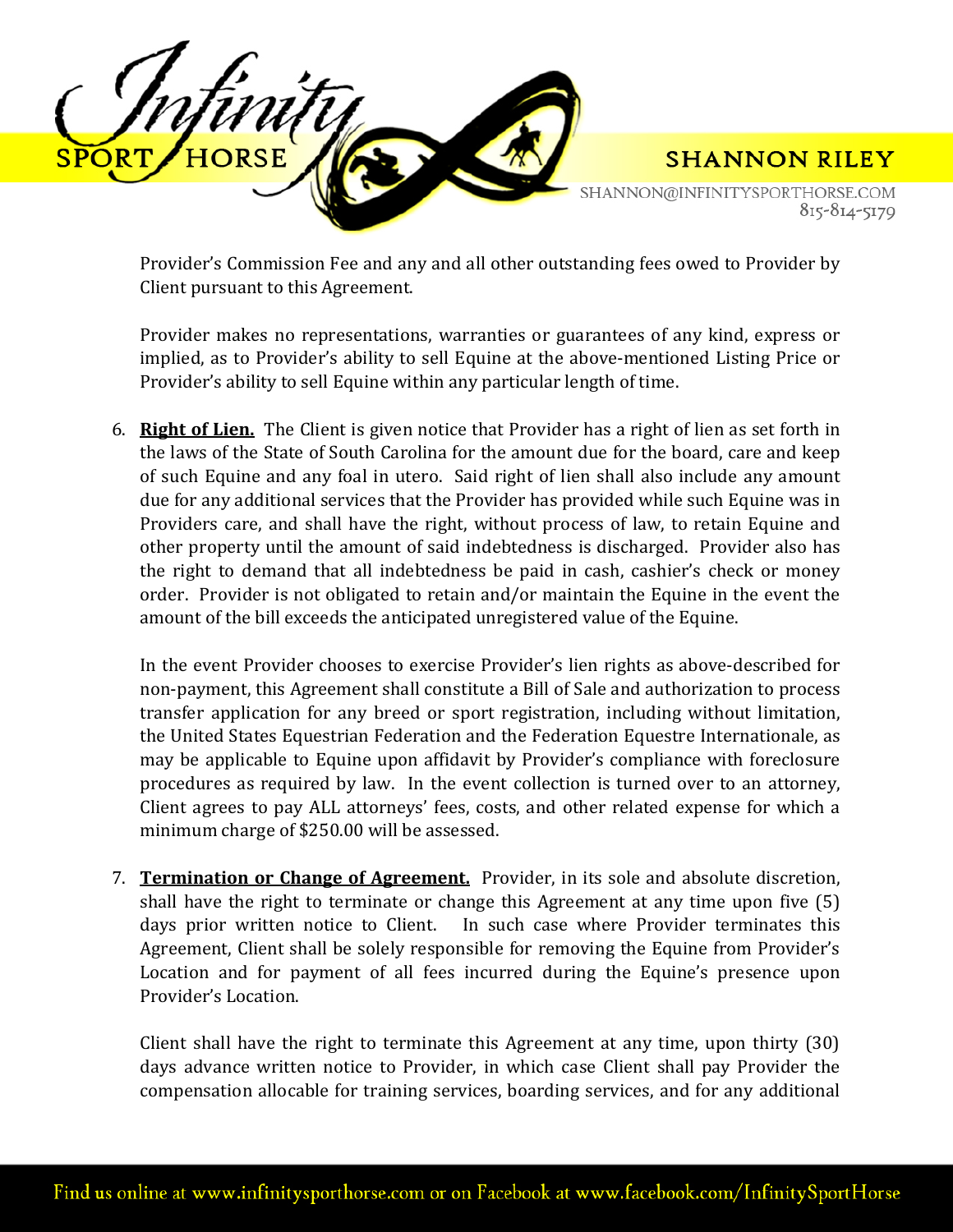

services provided by Provider up to and including the final day of the 30-day notice period.

Upon termination of this Agreement, Client shall remove Equine and any and all other personal property kept by Client at Provider's Location immediately. Should Client fail to remove Equine from Provider Location upon termination of this Agreement, Provider may, in Provider's sole discretion, proceed immediately under S.C. Code § 29-15-60 and pursuant to Section 6 of this Agreement. Any other personal property of Client's that remains at Provider Location upon termination of this Agreement will be treated by Provider as abandoned.

| 8. |    | Disclosure and Description of Equine(s).                                          |
|----|----|-----------------------------------------------------------------------------------|
|    |    |                                                                                   |
|    |    |                                                                                   |
|    |    |                                                                                   |
|    |    |                                                                                   |
|    |    |                                                                                   |
|    | f. |                                                                                   |
|    | g. |                                                                                   |
|    | h. |                                                                                   |
|    | i. |                                                                                   |
|    |    |                                                                                   |
|    |    |                                                                                   |
|    |    | Other Information Deemed Pertinent by Client: ___________________________________ |
|    |    |                                                                                   |
|    |    |                                                                                   |
|    |    |                                                                                   |

9. **Feed, Facilities, and Services.** Provider agrees to provide adequate feed and facilities for normal and reasonable care required to maintain the health and well-being of the Equine. Client affirms that Client has inspected the facilities, including but not limited to, stalls, pastures, wash racks, arenas, trails, exercise equipment, equine trailer(s), and all common areas that the Equine may be exposed to and finds the same to be in a reasonably safe, secure and proper order.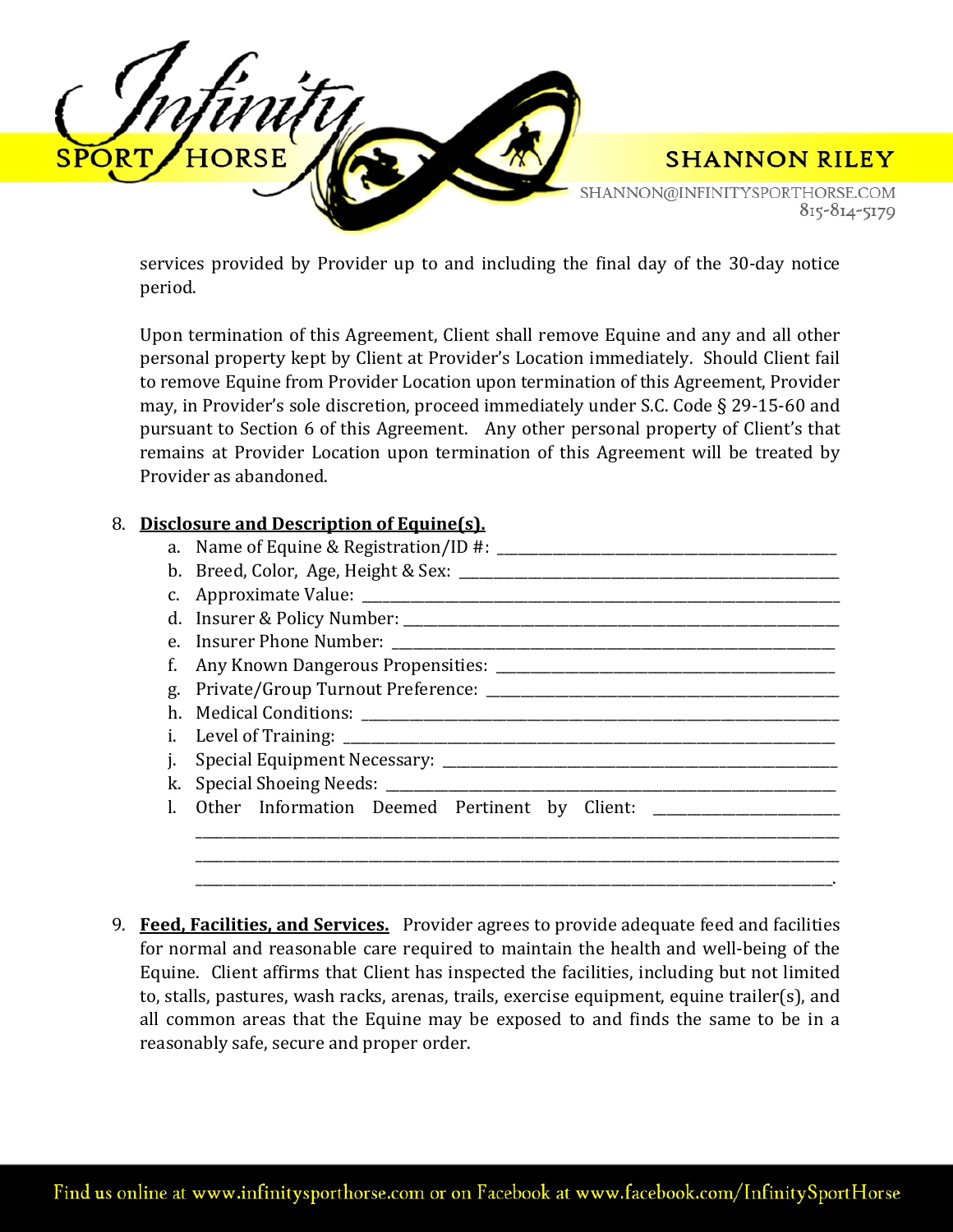

SHANNON@INFINITYSPORTHORSE.COM 815-814-5179

10. **Equine Health and Ownership Warranty.** Client represents and warrants that Client owns Equine, has the authority to execute this Agreement and can convey good title to Equine free and clear of any liens or encumbrances. Client further agrees to keep Equine free and clear of any liens or encumbrances throughout the duration of this Agreement.

Prior to arrival at Provider's Location, Client shall provide to Provider current vaccinations for Eastern Equine Encephalitis, Western Equine Encephalitis, Tetanus, Flu-Rhino, and West Nile, current negative Equine Infectious Anemia ("Coggins") test, proof of a current de-worming schedule and a veterinary health certificate dated within<br>30 days prior to arrival. If Client fails to provide the Provider with the above-If Client fails to provide the Provider with the abovementioned equine health warranties prior to arrival, Equine will be quarantined, vaccinated, examined by a Veterinarian, tested, and/or de-wormed upon arrival to Provider's Location at the expense of Client.

11. **Veterinary, Farrier, and Related Services.** Provider assumes responsibility for arranging veterinarian, farrier, and related services as necessary. Provider will use a veterinarian and farrier of his/her own choice to provide ordinary and necessary care unless Client has requested Client's veterinarian, farrier, or other service provider to be used. If Client chooses to engage a veterinarian, farrier, or other service provider not of Provider's choice, Client shall be responsible for the arrangement of and attendance at such service appointment. If Client's veterinarian, farrier, or other service provider is unavailable, Provider will engage the veterinarian, farrier, or other service provider of Provider's choice. All veterinarian, farrier and other and related service expenses shall be paid by Client.

Client agrees to have Equine de-wormed and vaccinated pursuant to veterinarian recommendation on a regular schedule, and in the event the same is not accomplished and proof of same not presented to Provider within thirty (30) days from the date of such services, Client authorizes Provider to arrange for such treatment, but Provider is not obligated to do so; such expense for same shall be the obligation of Client, and upon presentation by Provider of the bill for such services rendered, including service charges, such bill shall be paid pursuant to Section 2 of this Agreement.

Provider reserves the right to refuse Equine upon the premises of Provider's Location if Equine does not appear to Provider to be in good health, is deemed dangerous or undesirable, or for whatever reason in Provider's sole discretion.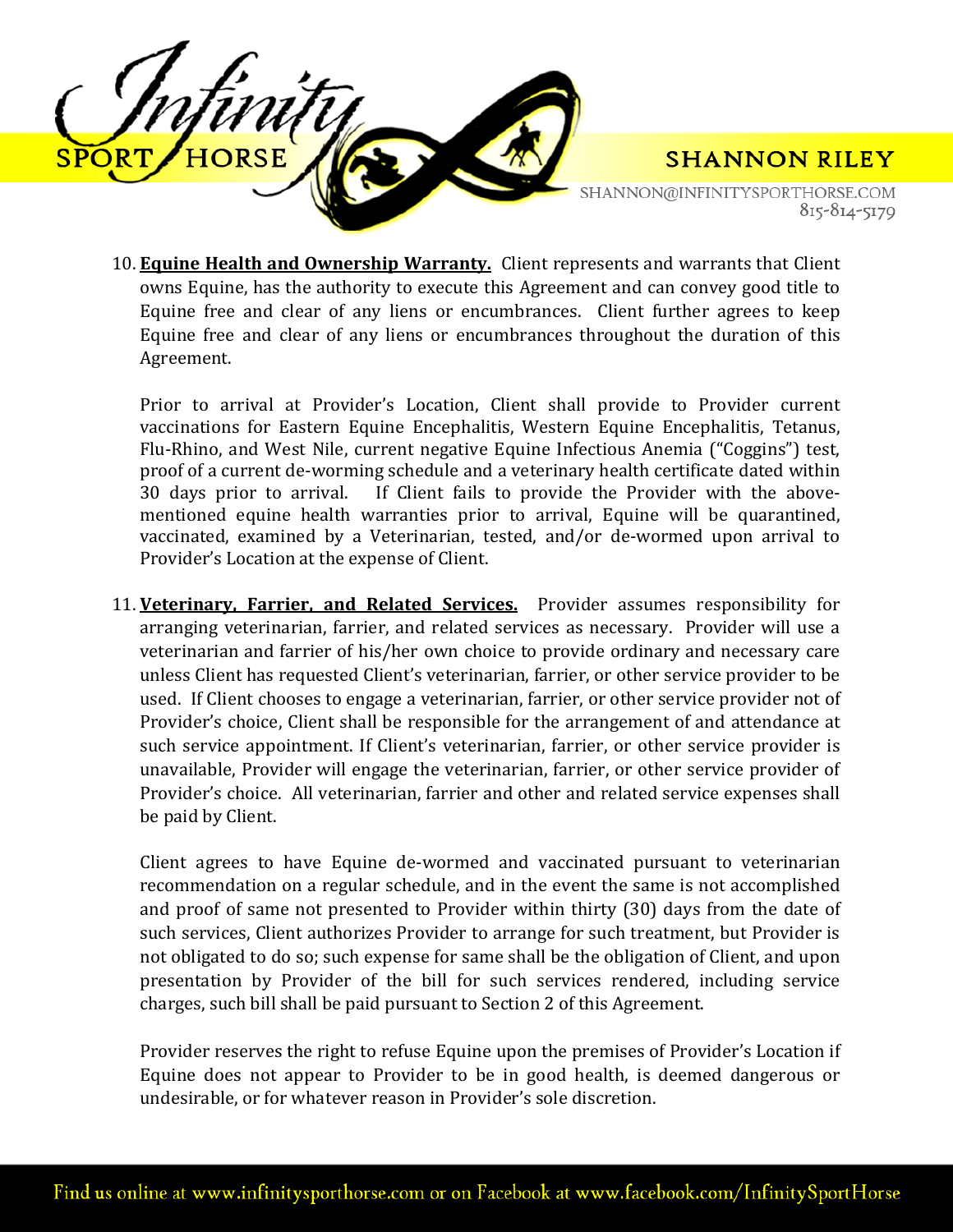

SHANNON@INFINITYSPORTHORSE.COM 815-814-5179

**SHANNON RILEY** 

Client authorizes Provider to administer treatments and medications, whether topical, oral, intramuscular, intravenous or otherwise to Equine pursuant to a veterinarian's recommendation or treatment protocol. Provider, however, is not obligated to do so.

12. **Emergency Veterinary Care.** Provider agrees to make a reasonable attempt to contact Client should Provider determine veterinary treatment is needed for Equine. If, however, Provider is unable to contact Client, Provider is then authorized to secure emergency veterinary and farrier care required for the health and well-being of Equine. All costs of such care secured shall be paid by Client upon notice thereof or Provider is authorized as Client's agent to arrange direct billing to Client. Provider may, but is not obligated to arrange transportation for Equine in the event transportation to an emergency or surgical facility is necessary or desired by Client at Client's expense.

## **PROVIDER SHALL ASSUME THAT CLIENT DESIRES SURGICAL CARE IF RECOMMENDED BY A VETERINARIAN IN THE EVENT OF COLIC, OR OTHER LIFE-THREATENING ILLNESS, UNLESS PROVIDER IS INSTRUCTED HEREIN BY CLIENT THAT THE EQUINE IS NOT A SURGICAL CANDIDATE.**

\_\_\_\_\_\_\_\_\_\_\_\_\_\_\_\_\_\_\_\_\_\_\_\_\_\_\_\_\_\_\_\_\_\_\_\_\_\_\_\_\_\_\_\_\_\_\_\_\_\_\_\_\_\_\_\_\_\_\_\_\_\_\_\_\_\_\_\_\_\_\_\_\_\_\_\_\_\_\_\_\_\_\_\_\_\_\_\_\_\_\_\_\_\_\_\_.

Client agrees to notify Provider of any and all change of addresses, emergency telephone numbers, itineraries or other information reasonably necessary to contact Client in the event of an emergency. In the event Client departs for vacation or is otherwise unavailable, prior to departure Client shall notify Provider as to what party is authorized to make decisions on the Client's behalf with regard to health, well-being, and/or medical treatment of Equine.

13. **Property in Storage on Provider's Premises.** Provider shall not be responsible for the theft, loss, damage or disappearance of any tack or equipment or other property stored at Provider's Location as same is stored at Client's own risk. Provider shall not be liable for the theft, damage, loss or disappearance of any tack, equipment or other property taken to competitions, clinics or any other off-site event or location.

UPON TERMINATION OF THIS AGREEMENT THE PROVIDER HAS A LIEN ON ALL PERSONAL PROPERTY NOT REMOVED FROM PROVIDER'S LOCATION FOR ITS PRESERVATION OR EXPENSES REASONABLY INCURRED IN ITS SALE OR OTHER DISPOSITION. UPON TERMINATION OF THIS AGREEMENT PERSONAL PROPERTY OF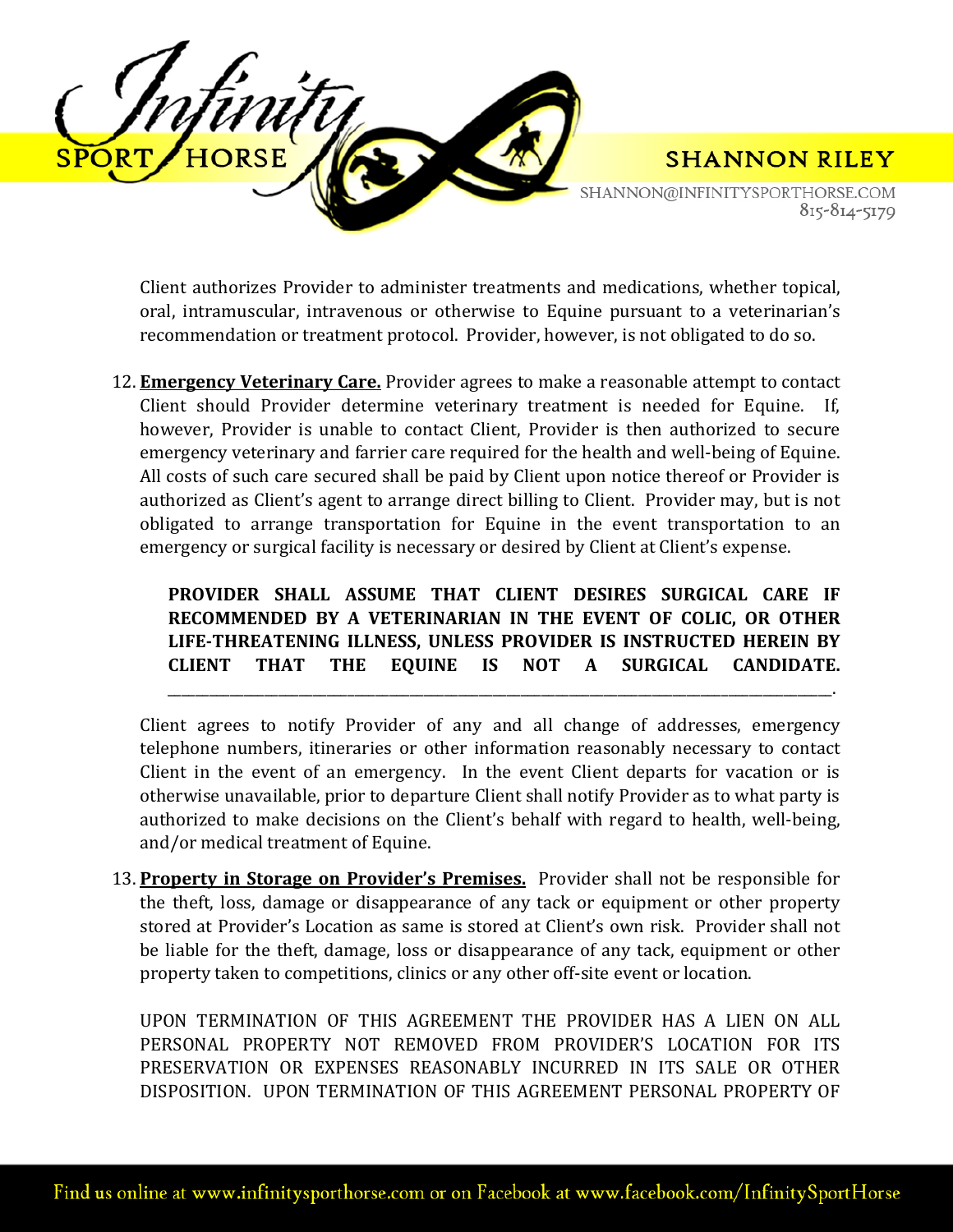

SHANNON@INFINITYSPORTHORSE.COM 815-814-5179

CLIENT WHICH STILL REMAINS AT PROVIDER'S WILL BE SOLD OR OTHERWISE DISPOSED OF.

- 14. **No Waiver.** The failure of Provider to insist on strict performance of any of the agreements, terms, covenants and conditions of this Agreement shall not be deemed a waiver of any rights or remedies that party may have for any subsequent breach, default, or non-performance, and either party's right to insist on strict performance of this Agreement shall not be affected by any previous waiver or course of dealing.
- 15. **Severability.** The invalidity or unenforceability of any provisions of this Agreement shall in no way affect the validity or enforceability of any other provisions of this Agreement. Any invalid or unenforceable provisions shall be deemed severed from this Agreement and the balance of this Agreement shall be construed and enforced as if this Agreement did not contain the particular provisions held to be invalid or unenforceable.
- 16. **Notices.** Unless otherwise agreed herein, all notices, requests, authorizations, consents and other communications under this Agreement shall be in writing addressed to the parties as set forth at the beginning of this Agreement or such other addresses as the parties may direct from time to time, and delivered by (a) hand delivery, or (b) reputable overnight carrier (such as Federal Express, DHL, or UPS) for next Business Day receipt by the addressee, or (c) United States Mail, Certified, postage prepaid, Return Receipt Requested, or (d) fax, evidenced by the machine generated receipt from the sender's device, or (e) email.

Notice shall be deemed given upon receipt if sent in accordance with subpart (a) above, or upon the next Business Day if sent in accordance with subpart (b) above, or three (3) Business Days following the date sent if sent in accordance with subpart (c) above, or as of the machine stamped date and time on the sent message if sent by in accordance with subpart (d) or (e) above so long as notice is also sent by at least one of the other methods provided above.

17. **Attorneys' Fees**. In the event of any action instituted by Provider or Client in connection with the enforcement or breach of this Agreement, the prevailing party shall be entitled to recover from the non-prevailing party all of the prevailing party's reasonable attorneys' fees, expert witness fees, court costs, and other litigation expenses. The prevailing party shall be determined based upon an assessment of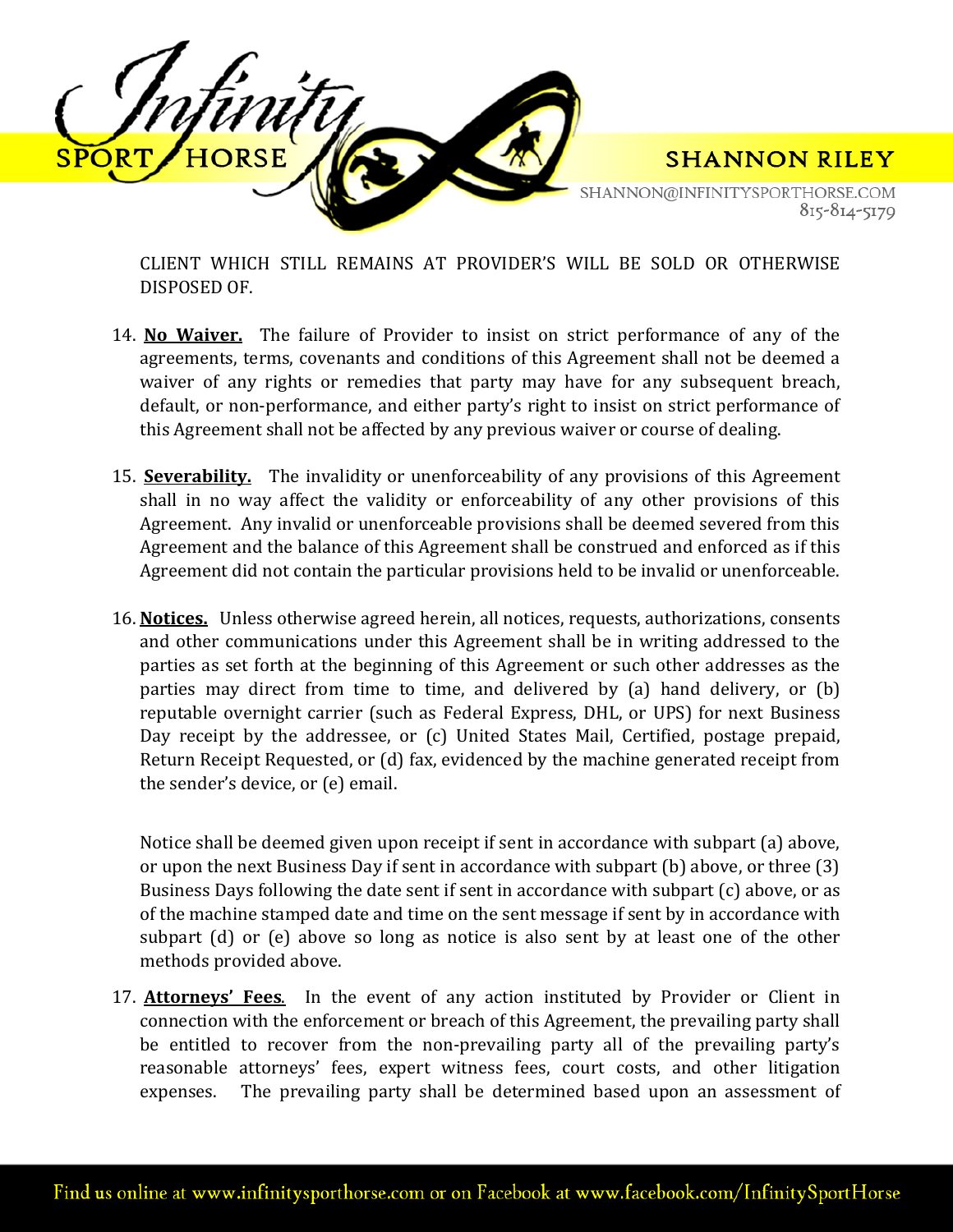

SHANNON@INFINITYSPORTHORSE.COM 815-814-5179

which party's arguments or positions could fairly be said to have prevailed over the other party's arguments or positions on major disputed issues at trial. Such assessment should include evaluation of the following: the amount of the net recovery; the primary issues disputed by the parties; whether the amount of the award comprises a significant percentage sought by the claimant; and the most recent settlement positions of the parties.

18. **Limitation on Damages.** In recognition of the relative risk and benefits to both Client and Provider under this Agreement and the subject matter of this Agreement, the risks have been allocated such that Client agrees, to the fullest extent permitted by law, that the exclusive remedy for any claim or dispute arising out of, under, or in connection with this Agreement, tort or otherwise, is limited to the value of one month board/consignment rate as stated herein.

ALL INCIDENTIAL AND CONSEQUENTIAL DAMAGES ARE EXCLUDED to the full extent permitted by law.

- 19. **No Presumption Regarding Drafting.** The parties acknowledge that they have fully reviewed and negotiated the substance and form of this Agreement. This Agreement shall not be construed against the party causing it to be drafted.
- 20. **Captions.** The captions in this Agreement are for purposes of convenience only and shall not be deemed to limit, extend, expand, modify, or aid in the interpretation of the text of this Agreement.
- 21. **Venue and Governing Law.** In the event of any action instituted by Provider or Client in connection with the enforcement or breach of this Agreement, the choice of venue for action to be heard is Aiken County, South Carolina. This Agreement shall be governed by and construed in accordance with the laws of the State of South Carolina.
- 22. **Terms of this Agreement.** If any provisions of this Agreement conflicts with any provision of the Rate Schedule that is attached hereto as Exhibit A, the provisions of the Agreement shall govern and control.
- 23. **Entire Agreement.** This written Agreement and Exhibit A attached hereto, which is incorporated herein by this reference, constitute the entire agreement between the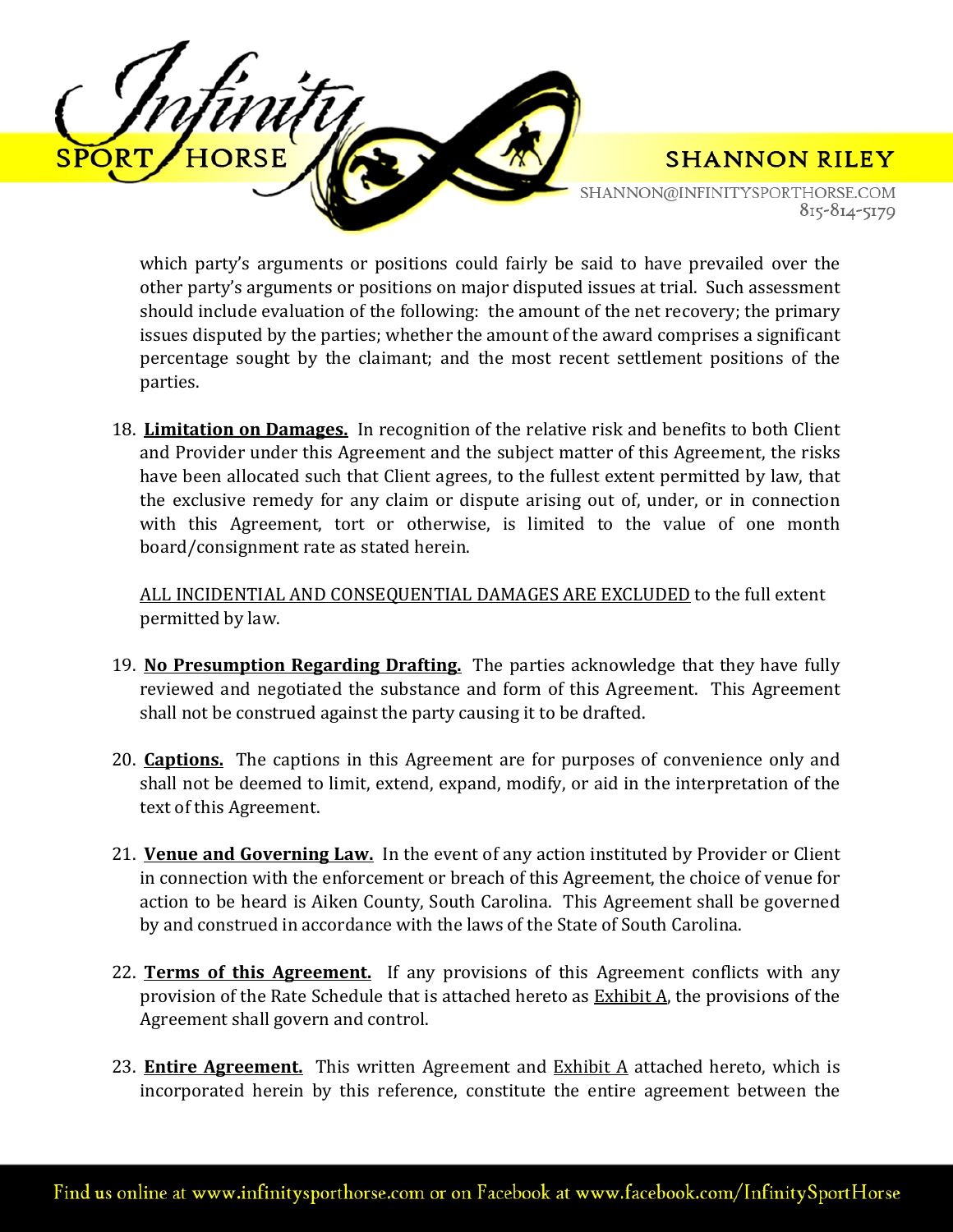

 $\frac{1}{\sqrt{2}}$ 

SHANNON@INFINITYSPORTHORSE.COM 815-814-5179

parties relating to its subject matter. This Agreement is the final expression of agreement between the parties, and neither party shall be entitled to rely upon any conflicting written or oral representations, warranties, promises, descriptions, assurances, claims or disclaimers regarding the subject matter of this Agreement. No other agreements, warranties, promises, descriptions, assurances, claims, disclaimers, or representations, verbal or implied, are included herein unless specifically stated in this written Agreement.

- 24. **Counterparts.** This Agreement may be executed by the parties signing in counterpart. The execution of this instrument by each of the parties signing a counterpart hereof shall constitute a valid execution, and this instrument and all of its counterparts so executed shall be deemed for all purposes to be a single instrument.
- 25. **Risk of Loss and Release of Liability.** In recognition of the relative risk and benefits of the services provided under this Agreement to both Client and Provider, the risks have been allocated such that the Client hereby agrees, on behalf of Client, for his/herself, on behalf of Client's child and/or legal ward, spouse, heirs, next of kin, estate, administrators, officers, representatives, members, managers, insurers, officials, directors or assigns (the "Releasors") to the fullest extent of the law, and notwithstanding any other provision of this Agreement, or the existence of applicable insurance coverage, to RELEASE, HOLD HARMLESS, PROTECT, COVENANT NOT TO SUE, INDEMNIFY, DEFEND, EXONERATE and DISCHARGE Provider, Provider's Agents, Employees, Officers, Directors, Members, Representatives, Officials, Assigns, Managers, Volunteers, Insurers, Guests and/or others acting on their behalf (hereinafter, collectively referred to as "Associates") of any from any and all loss, claims, damages, demands, actions, liability, causes of action, economic and non-economic losses and expense **WITH RESPECT TO ANY ALL AND INJURY, DISABILITY, DEATH,** or loss or damage to person, or property, including, without limitation, Equine(s), arising out of, under, or in connection to this Agreement, while at Provider's Location or otherwise **WHETHER CAUSED OR ALLEGED TO BE CAUSED, IN WHOLE OR IN PART, BY THE NEGLIGENCE OF THE PROVIDER AND/OR ASSOCIATES OR OTHERWISE**, except that which is the result of gross negligence, and/or willful or wanton misconduct of Provider or Associates.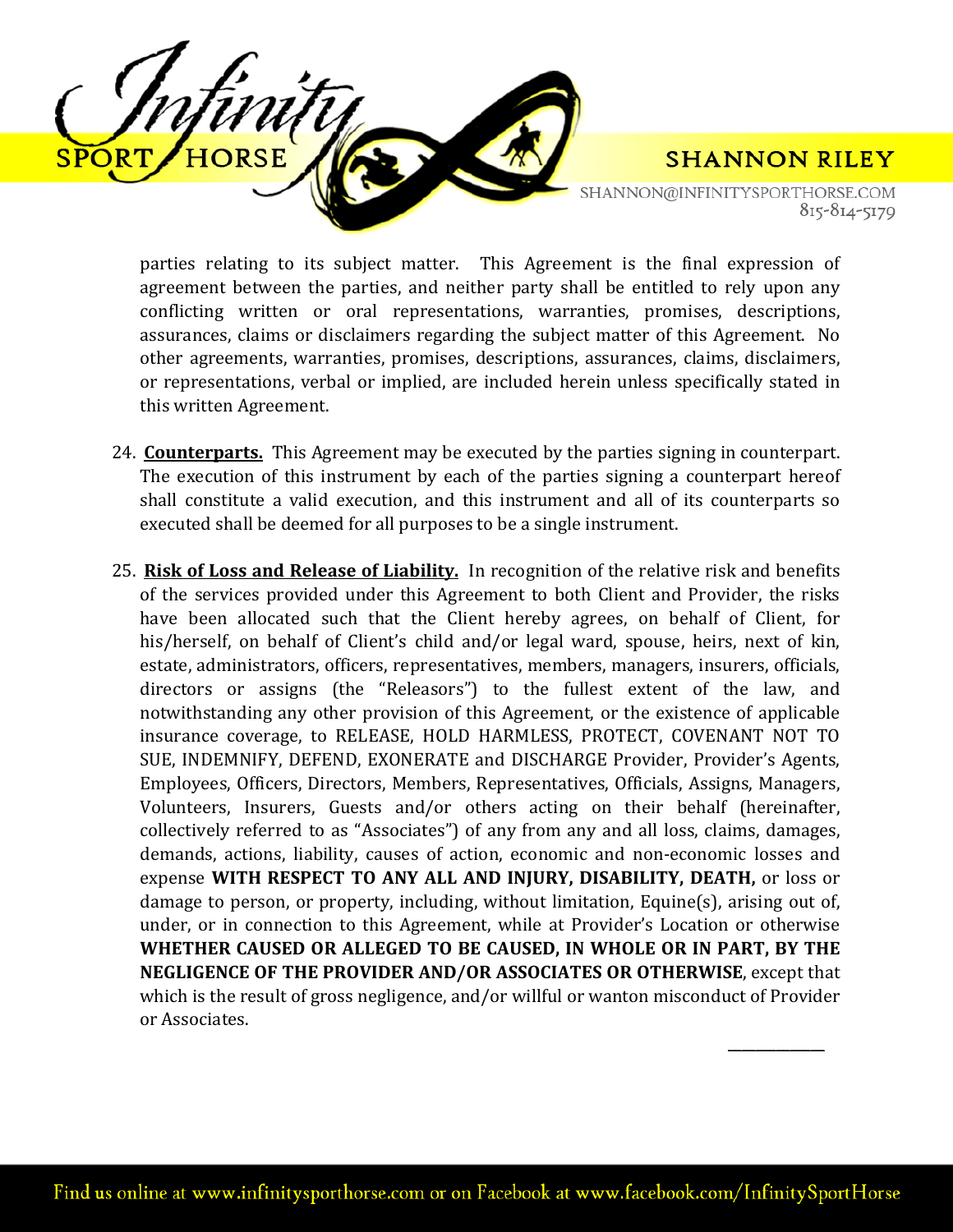

SHANNON@INFINITYSPORTHORSE.COM 815-814-5179

26. **Client's Obligation to Insure.** Client fully understands that Provider does not carry any insurance on any equine not owned by Provider for boarding or for any other purposes, whether public liability, accidental injury, theft, medical or mortality insurance, and that all risks connected with this Agreement or for any other reason for which Equine is in the possession of, or on the premises of Provider's Location are to be borne by Client.

Client shall look to Client's own equine insurance for Equine to recover for any loss, sickness, disease, estray, theft, death, public liability, or injury to Equine or forego any claim for any amount. Client shall disclose this entire Agreement to Client's insurance company and provide Provider with the insurance company's name, address and policy number. Failure to disclose insurance information shall be at Client's risk. Failure to insure Equine is at Client's own risk.

27. **Standard of Care.** THE STANDARD OF CARE APPLICABLE TO PROVIDER UNDER THIS AGREEMENT IS THAT OF ORDINARY CARE OF PRUDENT EQUINE OWNER AND NOT AS A COMPENSATED BAILEE.

The Provider shall care for and perform services under this Agreement in accordance with generally accepted professional standards in the industry and shall care for Equine to the best of Provider's ability. Client acknowledges that each animal is unique and Provider cannot, and does not, guarantee any results or warrant any price that the Equine will be sold at.

- 28. **Assignment.** Except as otherwise provided in this Agreement, Client may not assign any of his, her or its rights under this Agreement without the prior written consent of Provider, which consent may be withheld in Provider's sole discretion. Provider shall be permitted to assign its rights or obligations under this Agreement, but no such assignment shall release Provider of any obligations pursuant to this Agreement.
- 29. **Binding Effect.** This Agreement shall be binding upon and inure to the benefit of the parties hereto and their heirs, executors, administrators, successors, legal representatives and permitted assigns.
- 30. **Enforceability of the Agreement.** Client and Provider agree this Agreement shall apply to equine and non-equine activities arising out of, under or in connection to this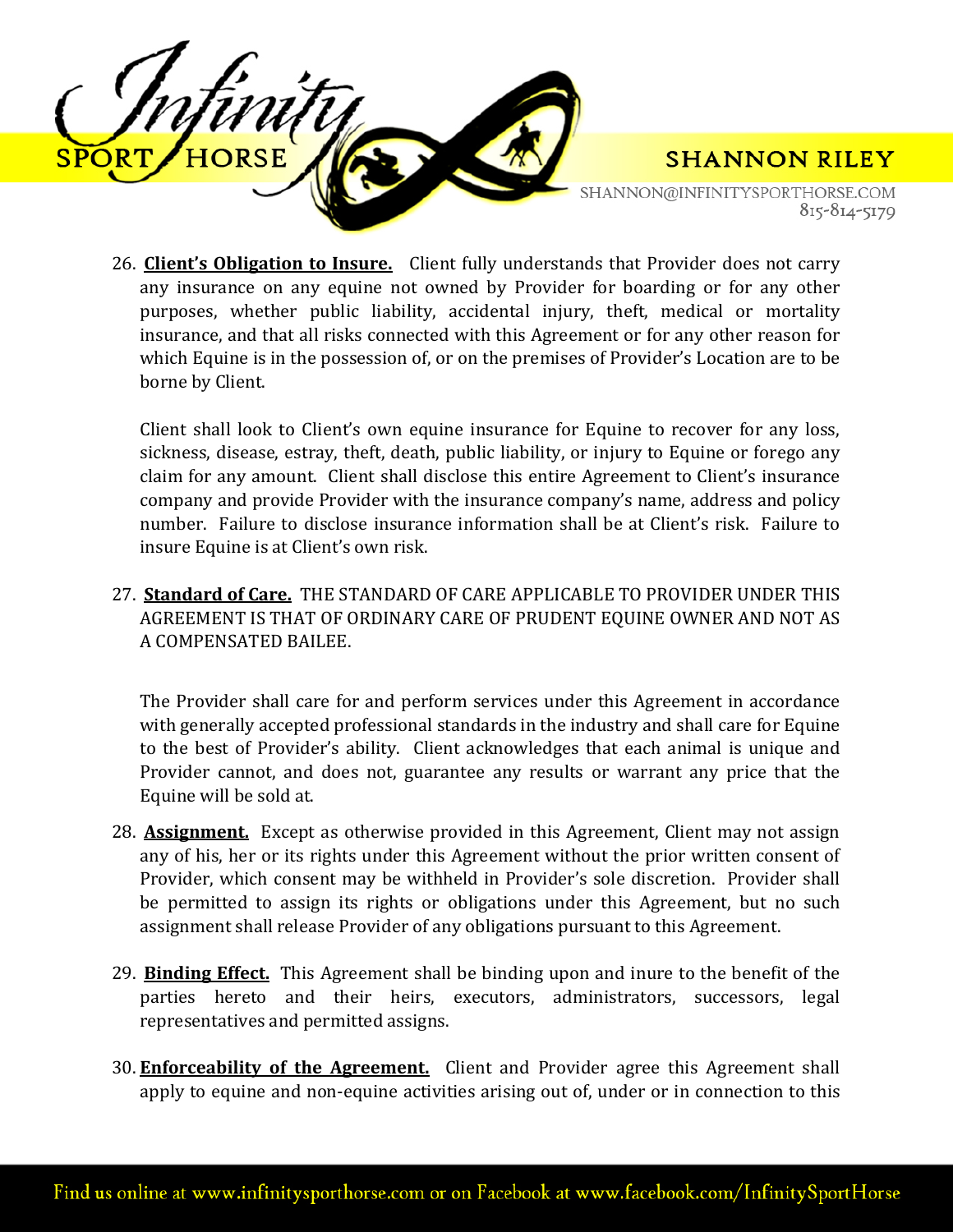

SHANNON@INFINITYSPORTHORSE.COM 815-814-5179

\_\_\_\_\_\_\_\_\_\_\_\_ \_\_\_\_\_\_\_\_\_\_\_\_

Agreement irrespective of the location of such activity. This Agreement shall apply to such activities held at Provider's Location and other locations including without limitation, equine competitions, trail rides, clinics, marketing events, and other events held outside of Provider's Location.

- 31. **Alternative Dispute Resolution.** Provider and Client agree to mediate any dispute or claim arising out of, under or in connecting to this Agreement by a certified mediator. Parties shall agree on a mediator and cooperate in the scheduling of mediation. If the parties are unable to agree upon a mediator, the Client shall choose a mediator from a list of five (5) mediators acceptable to the Provider. Such mediation shall take place in a mutually agreeable location convenient to both parties within Aiken County, South Carolina. All mediation costs shall be paid equally by the parties.
- 32. **Notice of Claims and Limitation on Action.** Client shall make no claim or demand, in law or in equity, including but not limited to any breach of this Agreement, rescission, revocation, or for any warranty, misrepresentation, mistake or other cause of action, unless Client first notifies Provider in writing of the basis and nature of the claim or demand within three (3) business days after the event complained of first becomes known.

To the extent permitted by law, in the event of any legal action instituted by Client against Provider for any claims, causes of action, loss or other action arising out of, under or in connection with this Agreement must be brought within one (1) year of the date of such claim or loss occurs. Client agrees to this time limit and further waive any rights available under any State statute of limitations.

33. **Waiver of Jury Trial.** THE PARTIES HERETO, TO THE EXTENT PERMITTED BY APPLICABLE LAW, KNOWINGLY, VOLUNTARILY, AND INTENTIONALLY WAIVE ANY RIGHT EACH MAY HAVE TO A TRAIL BY JURY IN RESPECT OF ANY LITIGATION BASED ON, OR ARISING OUT OF, UNDER OR IN CONNECTION WITH THIS AGREEMENT, OR ANY COURSE OF CONDUCT, COURSE OF DEALING, STATEMENTS (WHETHER VERBAL OR WRITTEN) OR ACTIONS OF ANY PARTY WITH RESPECT HERETO. THIS PROVISION IS A MATERIAL INDUCEMENT TO PROVIDER TO ENTER INTO THIS AGREEMENT.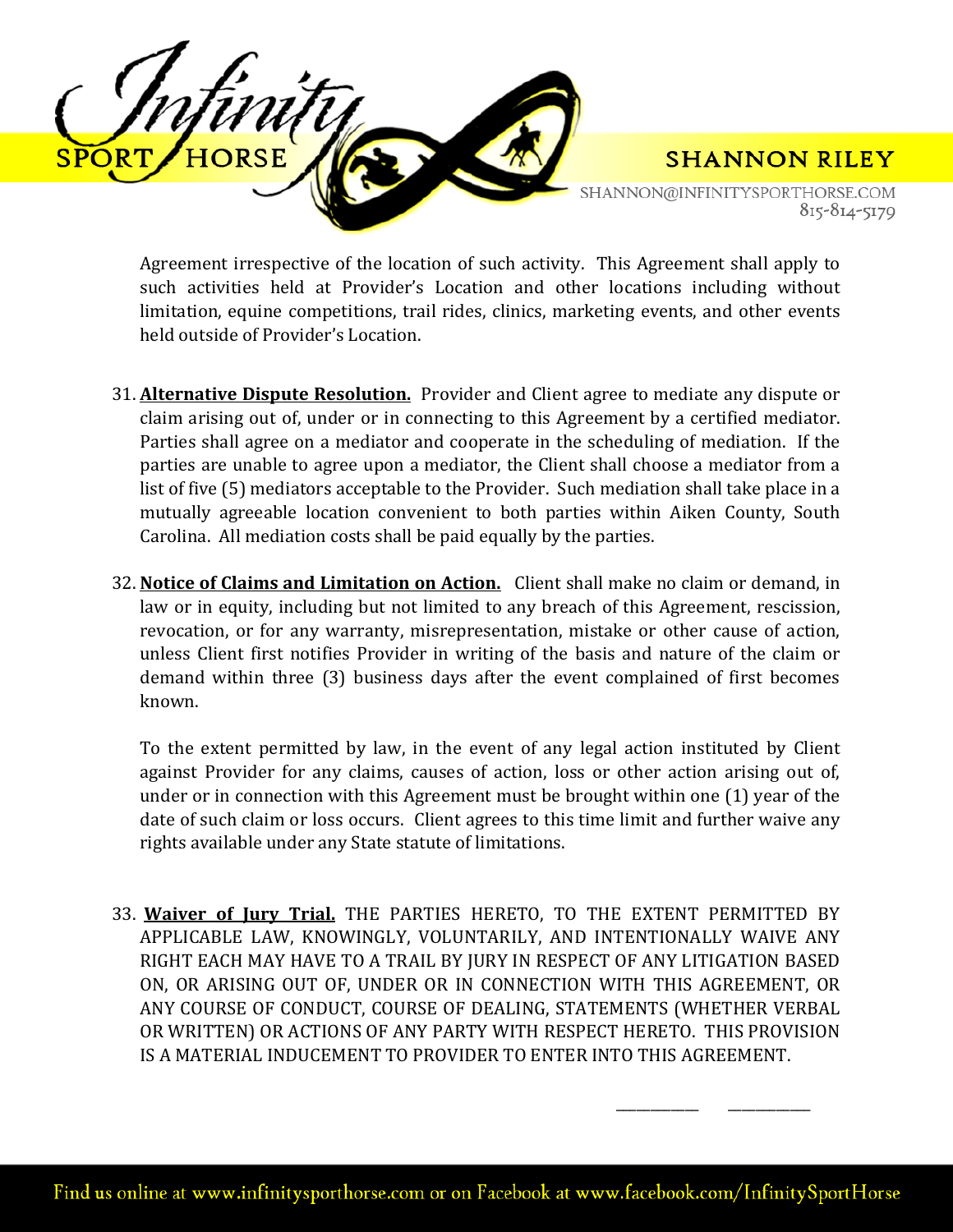

#### **WARNING.**

**UNDER SOUTH CAROLINA LAW, AN EQUINE ACTIVITY SPONSOR OR EQUINE PROFESSIONAL IS NOT LIABLE FOR AN INJURY TO OR THE DEATH OF A PARTICIPANT IN AN EQUINE ACTIVITY RESULTING FROM AN INHERENT RISK OF EQUINE ACTIVITY, PURSUANT TO ARTICLE 7, CHAPTER 9 OF TITLE 47, CODE OF LAWS OF SOUTH CAROLINA, 1976.** 

\_\_\_\_\_\_\_\_\_\_\_\_

# **[SIGNATURES APPEAR ON FOLLOWING PAGE] [REMAINDER OF PAGE INTENTIONALLY LEFT BLANK]**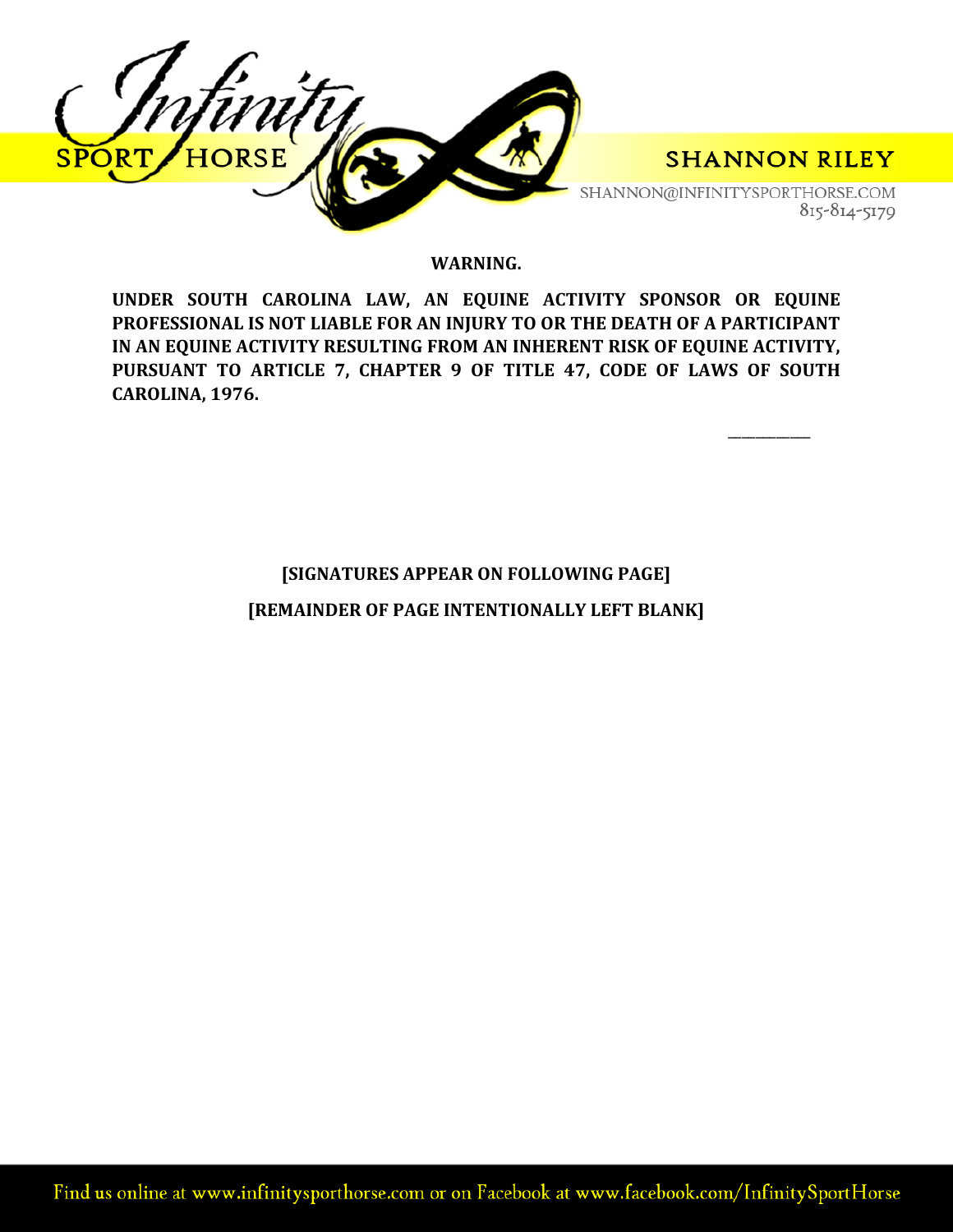

#### **SIGNER STATEMENT OF AWARENESS**

**I, THE UNDERSIGNED, REPRESENT THAT I HAVE READ AND DO UNDERSTAND THE FOREGOING AGREEMENT, I UNDERSTAND THAT BY SIGNING THIS DOCUMENT I AM GIVING UP SUBSTANTIAL RIGHTS. I ATTEST THAT ALL FACTS STATED HEREIN ARE TRUE AND ACCURATE AND I HAVE READ AND FULLY UNDERSTAND THE PROVISIONS SET FORTH IN THIS AGREEMENT. I HAVE SOUGHT (OR HAVE BEEN GIVEN THE OPPORTUNITY TO SEEK) LEGAL ADVICE REGARDING THIS AGREEMENT. I AM SIGNING THIS FREELY AND VOLUNTARILY WHILE OF SOUND MIND AND NOT SUFFERING FROM SHOCK, OR UNDER THE INFLUENCE OF ALCOHOL, DRUGS OR INTOXICANTS.** 

| IN WITNESS WHEREOF, Client and Provider have executed this Agreement effective as of |  |  |  |  |  |
|--------------------------------------------------------------------------------------|--|--|--|--|--|
| the Effective Date.                                                                  |  |  |  |  |  |

**CLIENT:** 

**Name: \_\_\_\_\_\_\_\_\_\_\_\_\_\_\_\_\_\_\_\_\_\_\_\_\_\_\_\_\_\_\_\_\_\_\_\_\_\_\_\_\_\_\_\_\_\_\_\_**

**Signature: \_\_\_\_\_\_\_\_\_\_\_\_\_\_\_\_\_\_\_\_\_\_\_\_\_\_\_\_\_\_\_\_\_\_\_\_\_\_\_\_\_\_\_**

**PROVIDER:** 

### **INFINITY SPORT HORSES, LLC**

A South Carolina Limited Liability Company.

**By: \_\_\_\_\_\_\_\_\_\_\_\_\_\_\_\_\_\_\_\_\_\_\_\_\_\_\_\_\_\_\_\_\_\_\_\_\_\_\_\_\_\_\_\_\_\_\_\_\_\_\_\_**

**Name: Shannon Riley**

**Its: Manager**